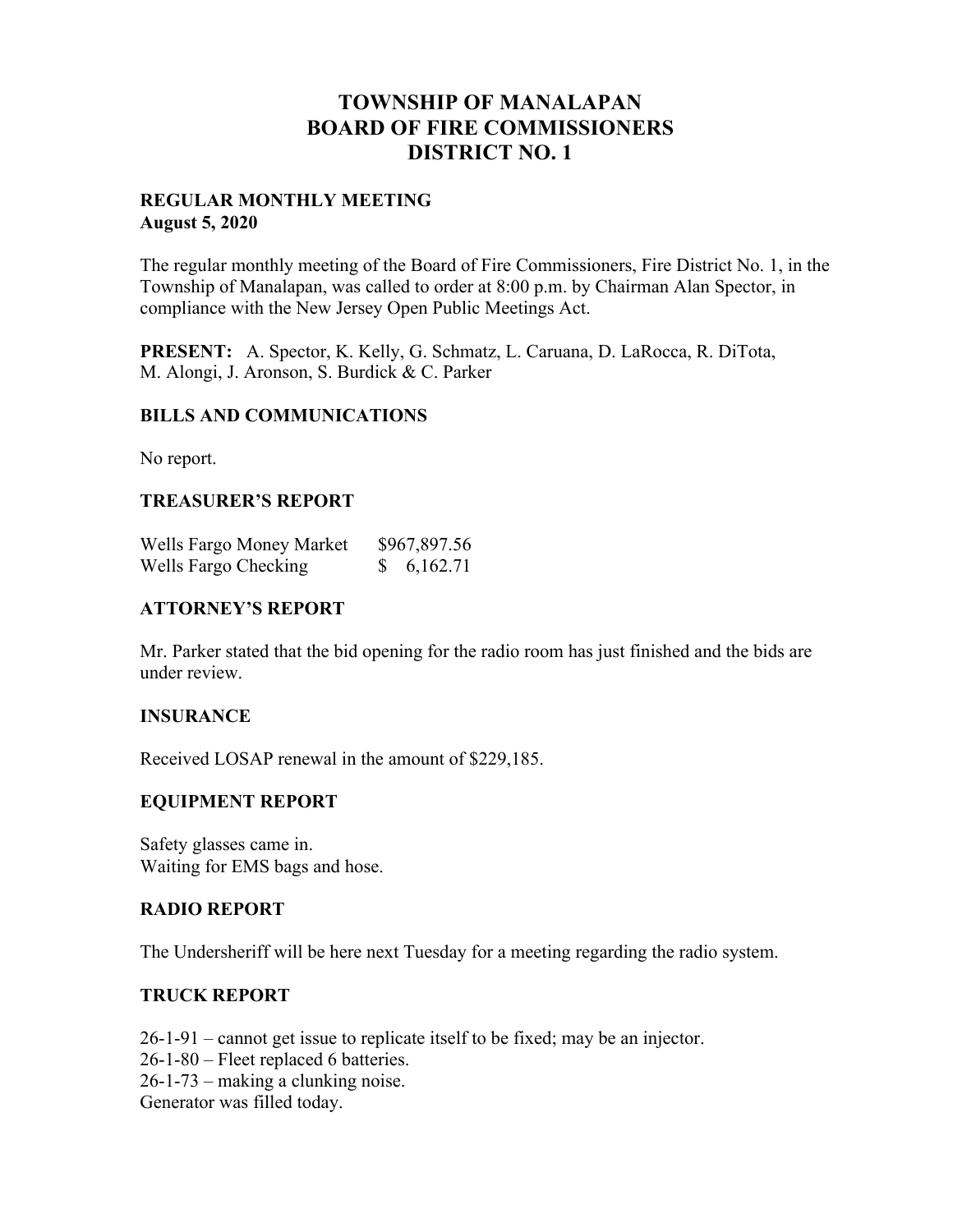## **CHIEF'S REPORT**

48 calls for July, including a structure fire. Coming on Monday to fix leak in saw compartment on 26-1-90. They will also address issue with nozzle. Physicals have started. Discussion held regarding gear.

## **MEMBERSHIP REPORT**

No report.

## **ASSOCIATION REPORT**

Received quote for \$3,036 for complete final phase of camera installation for rear building.

#### **TRUSTEES' REPORT**

No report.

## **OLD BUSINESS**

See attached.

#### **NEW BUSINESS**

Commissioner Schmatz made a motion to pay all vouchers; this was seconded by Commissioner Kelly. All voted aye.

Commissioner LaRocca made a motion for \$3,036 to have Video Surveillance Corporation install 4 cameras in the rear building; this was seconded by Commissioner Kelly. All voted aye.

Commissioner Schmatz made a motion not to exceed \$26,000 to purchase 6 sets of gear, suspenders, an extra jacket and pair of pants; this was seconded by Commissioner LaRocca. All voted aye.

Pump testing is August  $14<sup>th</sup>$ .

Commissioner Spector made a motion for \$344 for 4 carbide roofing vent blades; this was seconded by Commissioner LaRocca. All voted aye.

Commissioner LaRocca made a motion to reject all bids for the radio room renovation; this was seconded by Commissioner Schmatz. Commissioners Spector, Schmatz, Caruana & LaRocca voted aye; Commissioner Kelly voted no.

Commissioner Kelly made a motion not to exceed \$3,000 to replace fans in the rear building; this was seconded by Commissioner Schmatz. All voted aye.

Meeting opened to the public at 8:45 p.m.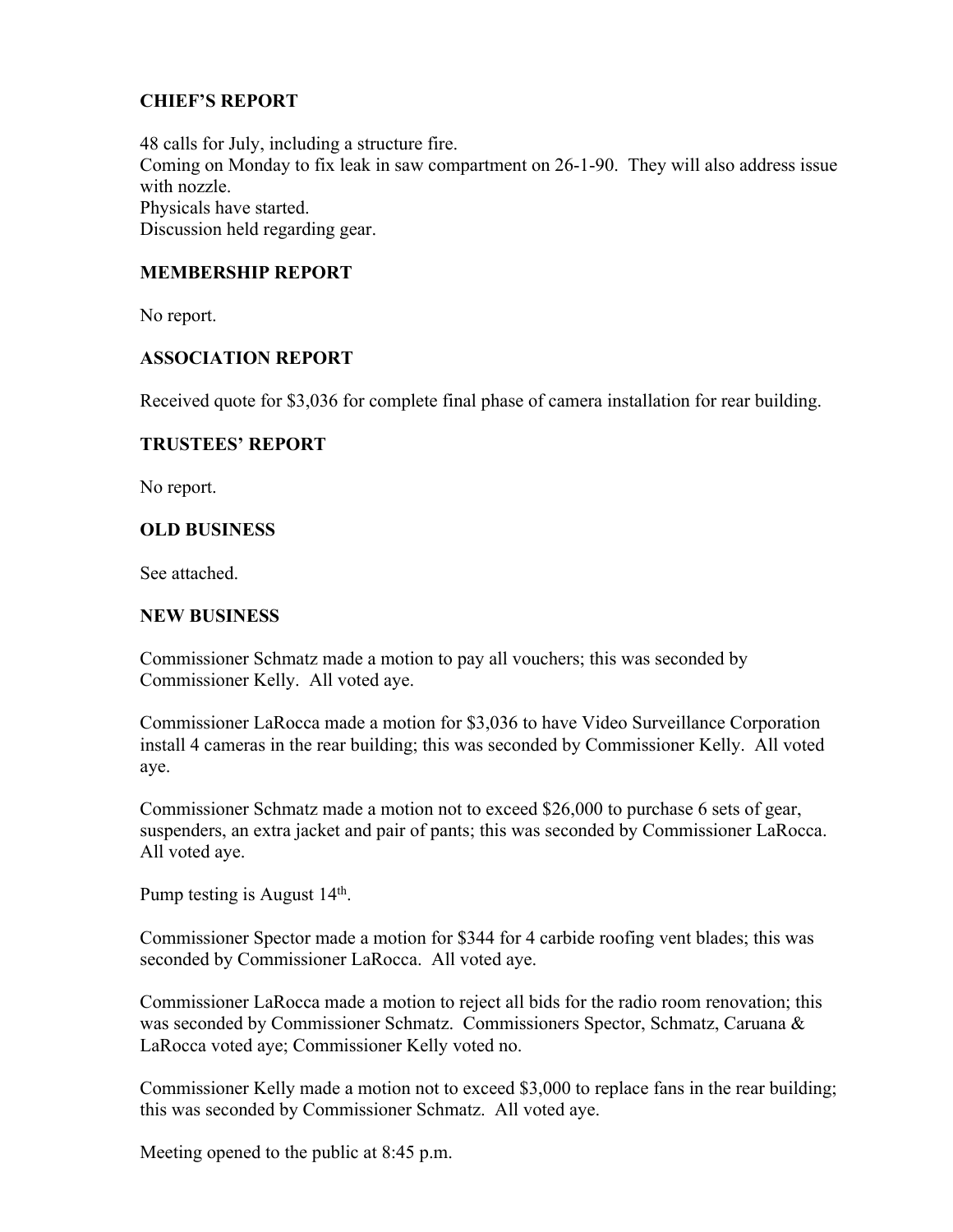A motion was made by Commissioner Spector to adjourn; it was seconded by Commissioner Kelly and all voted aye.

Meeting adjourned at 8:47 p.m.

 Respectfully submitted, Kenneth Kelly, Clerk